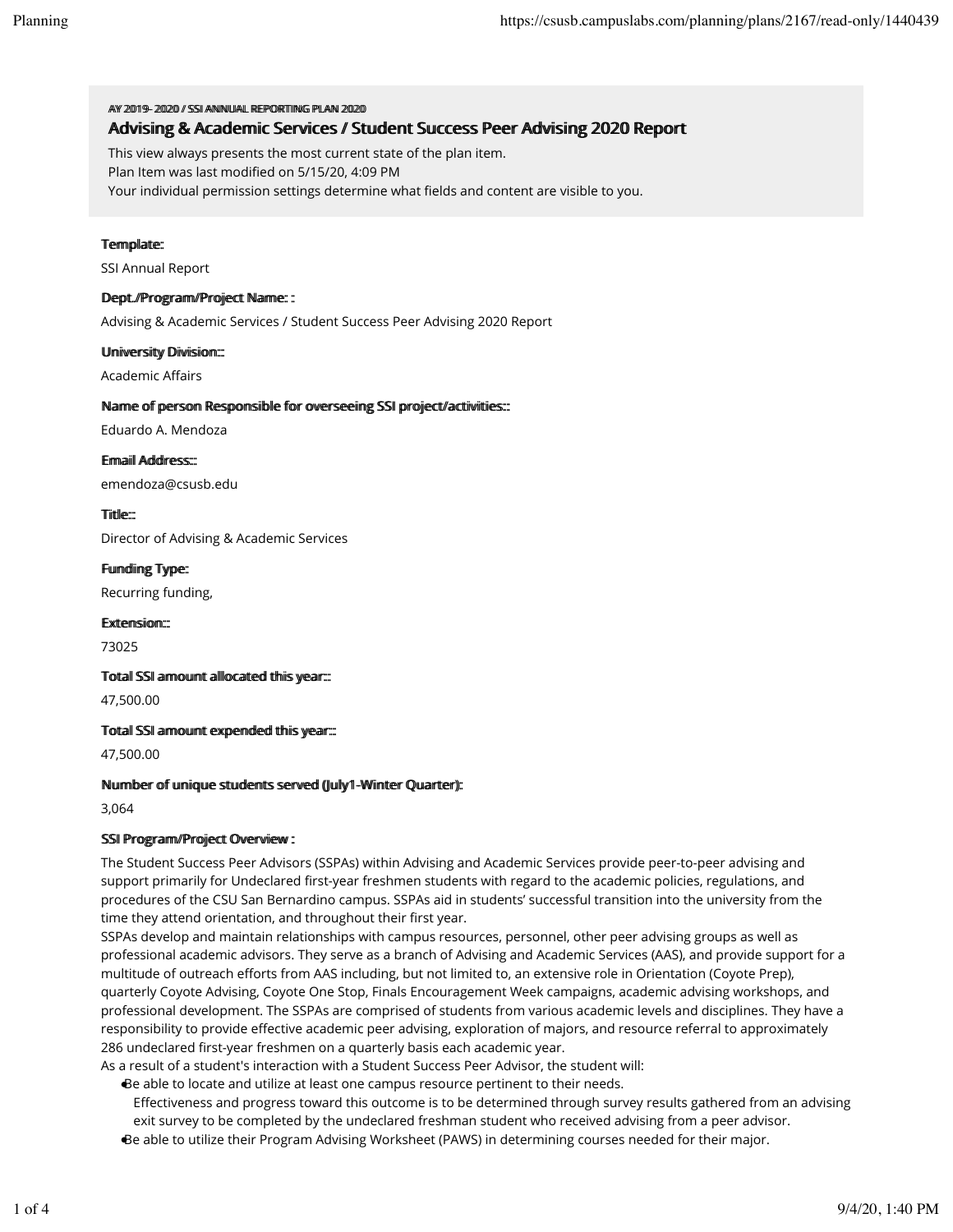Effectiveness and progress toward this outcome is to be determined through survey results gathered from an advising exit survey to be completed by the undeclared freshman student who received advising from a peer advisor. Be able to select courses that embody a balanced schedule.

- Effectiveness and progress toward this outcome is to be determined by monitoring the percentage of undeclared major students on probation versus those with a declared major.
- Be able to identify and employ various steps to help them declare a major in line with their goals and strengths. Effectiveness and progress toward this outcome is to be determined by monitoring the rate at which students select a major, and persist within the major and/or the college of that major.

## SSI-Fuunded Acttiviities:

## Summer 2019

SOAR: Student Success Peer Advisors assisted with the student registration component and preparation period (Coyote Prep) during the over the course of six student orientation days between July and August. A total of 16 student leaders were hired as Student Success Peer Advisors to assist with Coyote Prep and registration period during SOAR, which served an estimated 2,764 incoming first-time freshmen students.

# Falll 2019 and Winter 2020

Undeclared Orientation: This orientation is specifically for Undeclared first-year freshmen. The SSPAs played a pivotal role in this event by conducting breakout sessions with their respective group of advisees for the academic year. During the break-out sessions, the students were introduced to their Peer Advisor, and were able to have their Fall class schedules reviewed by their peer advisors to assist in potential schedule changes. 227 students attended Undeclared Orientation. Undeclared Orientation took place prior to the start of the Fall term, and over the course of two sessions in September 2019.

Advising One Stop Tuesday, October 15, 2019: Continuing their support as in years past, the SSPAs assisted with checking students in, promoting the event throughout campus and through social media. The SSPAs also had their own table set up for students to ask questions, and undeclared students schedule appointments with them. The Office of Advising and Academic Services hosts the Advising One Stop event to promote student engagement with academic resources on their pursuit of graduating. This event is ideal for students graduating within the academic year, but any student is likely to find value and tangible resources by attending.

Academic Advising Appointments: Eight Student Success Peer Advisors were responsible for meeting with first-time Undeclared freshmen on a quarterly basis to explore major options, discuss class selection for upcoming terms, and provide guidance and support for navigating the academic policies and resources on campus. Each SSPA was assigned to a group of approximately 35 students whom they will meet with at least once per quarter.

Advising Week Campaigns: Continuing their support as in years past, the Student Success Peer Advisors (SSPAs) participated in Coyote Advising Week to encourage students to meet with their respective advisors, and promoting services available to them from the Office of Advising & Academic Services. SSPAs provided outreach on behalf of Advising & Academic Services by walking the campus to answer questions, hand out informational flyers, and promoting advising efforts through social media engagement.

Finalls Encouragement Week Campaign: Continuing their support as in years past, during finals week each term, the SSPAs, in conjunction with the professional advisors within Advising & Academic Services, provide resources (scantrons, pens, pencils, snacks, giveaways) and encouragement throughout the campus to students studying for final exams, and completing final projects and assignments.

Excessive Unit Seniors who have earned 216 units and above: Eight Student Success Peer Advisors were responsible for schedule checking 305 senior schedules in Fall 2019. to see if they are on track to graduate. SSPAs in conjunction of advisor Elizabeth Sandoval and Erika Hernandez emailed student who were not on track to graduate and offered advising and resources to graduate. Each SSPA was assigned to a group of approximately 40 students whom they email, called and met with if needed.

## Progress Toward Outtcomes//Cumullatiive Fiindiings:::

According to exit survey results, students who visited with an SSPA were referred to multiple resources within each visit. The Student Success Peer Advising Center refers its students to an average of 12 campus resources each term. The top four referrals have been made to:

An advisor in another academic department

- Advising and Academic Services
- The Career Center
- Counseling and Psychological Services

According to exit survey results, approximately a combined 726 referrals have been made since the beginning of the academic year.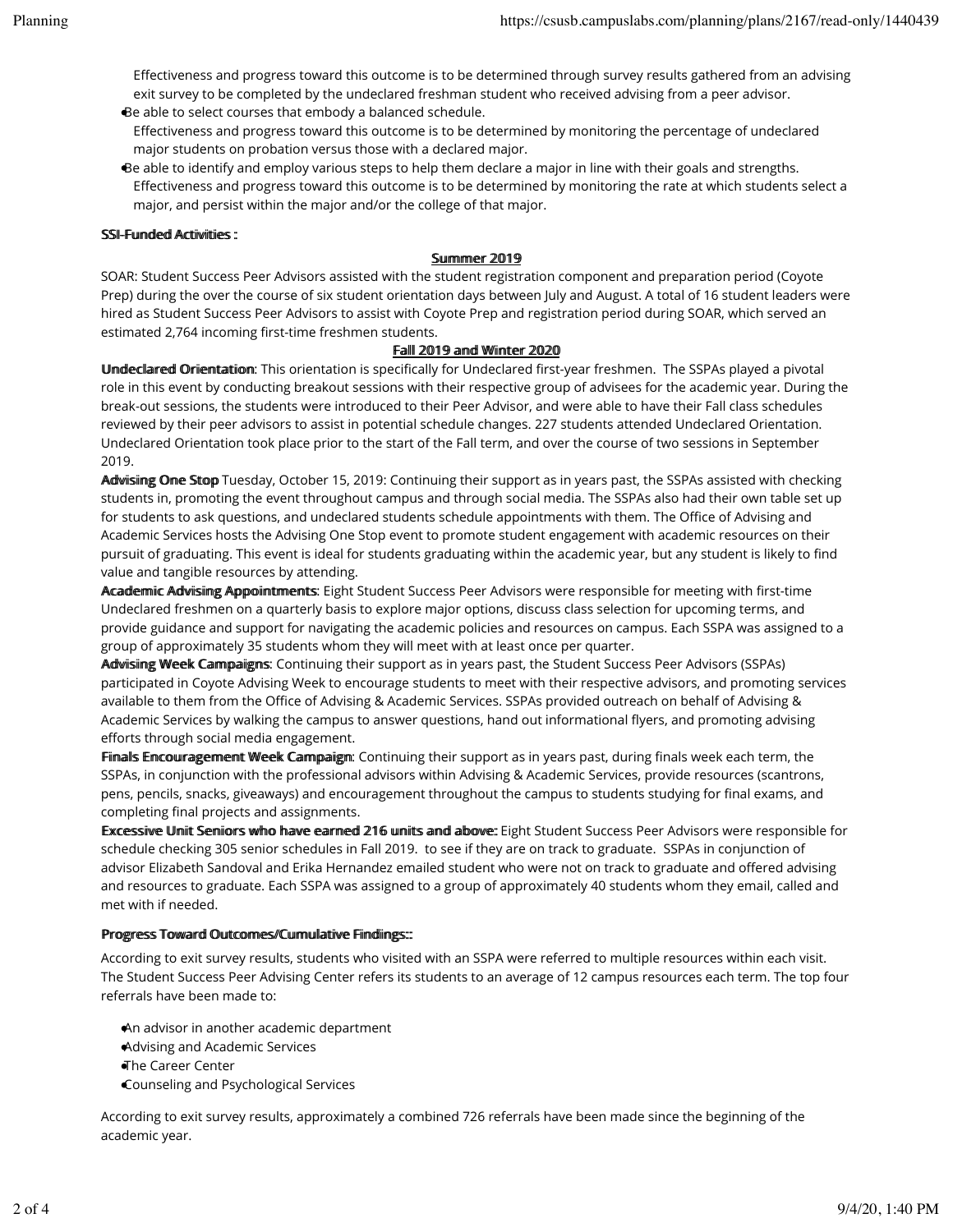According to exit survey results, 99.72 of students who met with an SSPA indicated their advising appointment was beneficial, and 86.20% indicating they 'strongly agree' that their appointment was beneficial. Approximately 100% of students indicated that their questions were answered thoroughly, and 100% of students would recommend meeting with an SSPA.

According to exit survey results, 29.34% of students indicated they have a better understanding of their PAWS report as a result of meeting with an SSPA.

According to data gathered from a EAB, approximately 20% of first-time freshmen students who began the academic year as an Undeclared major, and were seen by SSPAs, have declared their major. This statistic is significant because these students met with SSPAs in their first year, and received foundational guidance on the process of major exploration. These students engaged with our office on a quarterly basis through workshops and outreach sponsored by SSI funding for Student Success Peer Advising.

Linked Documents There are no attachments.

Attached Files

**PSurvey SSPAs 2019-2020 Percentages.pptx** 

**PSurvey SSPAs 2019-2020.pdf** 

**PSurvey SSPAs 2019-2020.xlsx** 

## Recommendations for Continuous Improvement Efforts::

From the analysis of assessment results, Student Success Peer Advising and the additional efforts to support academic success within our funding allocation, has done well with listening intently to student concerns and addressing them during appointments. During advising appointments, students have identified majors of interest, and the Fall 2019 & Winter 2020 Declare day focused on bringing in representatives of those majors to help students make informed decisions within their declaration process. We are also doing a good job with informing students of key aspects surrounding their academic goals. Where we can improve is following up with students to ensure they have reached out to resources or referrals given by the SSPAs. It is a matter of accountability, and true peer-to-peer support of student success.

As we get closer to the semester conversion, it is critical for Undeclared students to be informed about the route they intend on taking toward declaring a major. Ensuring that our office is equipped with information about the academic support resources is a tangible step toward a student feeling more confidence in their decision-making. This can be achieved through a quarterly outreach to representatives from these resources to speak to the SSPAs about services offered and upcoming special events tied to helping students make informed decisions.

## Resources for Contiinuous Improverment Efforts:

Intentional and concerted efforts to leverage student advising outreach within the conversion process. This includes continued support from campus partners in the realm of collaboration opportunities. Utilizing student leaders such as the SSPAs to interact with the student body may be another method of providing service to a broader range of students and student needs.

# Challlenges:

The 2019-2020 academic year has not yielded any challenges worth noting.

## Budget Summmary:

Linked Documents There are no attachments.

## Attached Files

**C**)Advising and Academic Services 2019-2020 SSI Final Report.xlsx